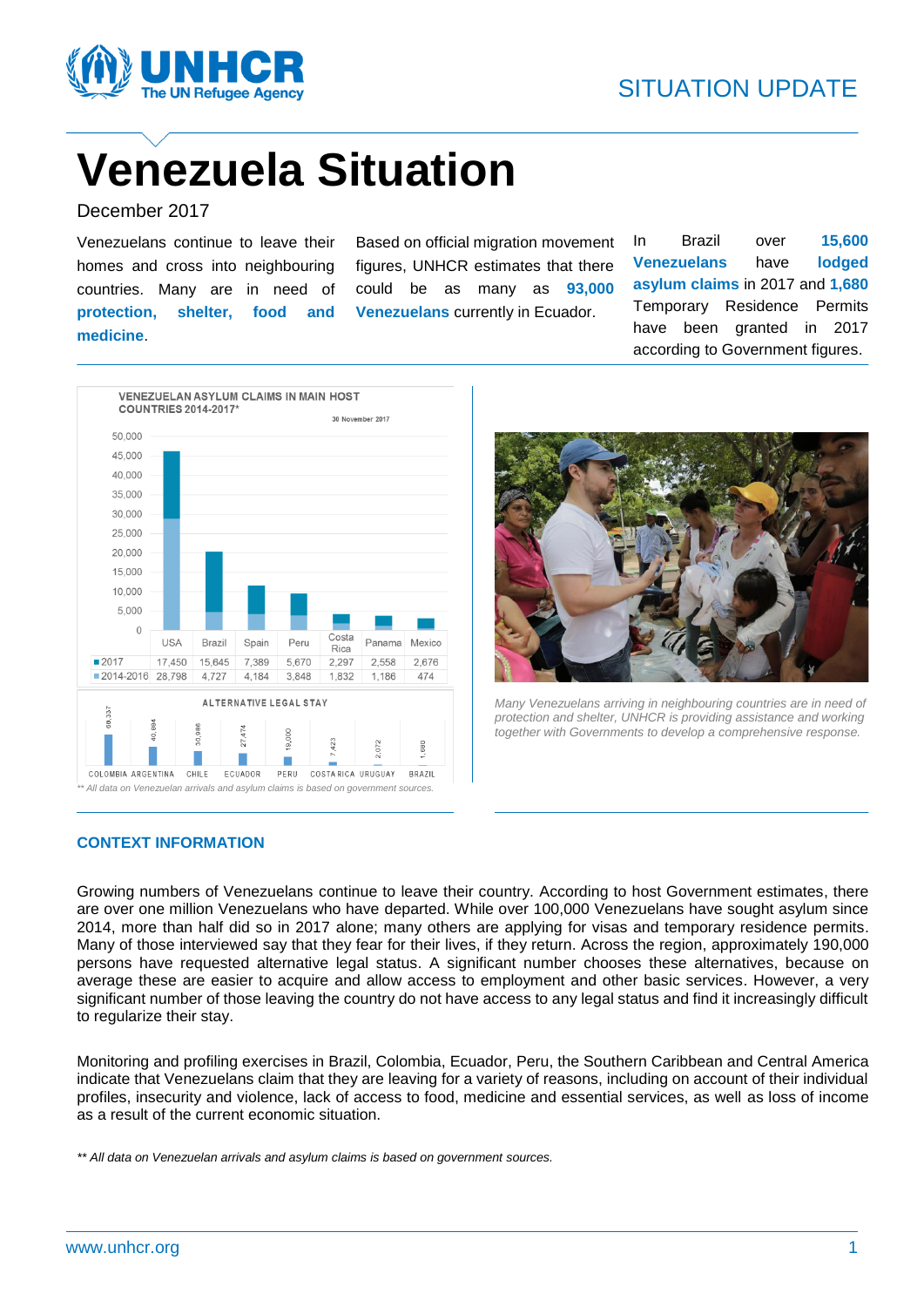



### Operational Context

#### **Brazil**

- The number of Venezuelans arriving in Brazil continues to rise. Many are staying in border areas, mainly in Roraima or Manaus, because they lack resources. Among the main challenges for Venezuelans is accessing food, medicines, housing, education for children and employment. The local communities have opened their doors but are struggling to support them in their quest for dignified living conditions.
- Within this framework, UNHCR is working with the International Labour Organization (ILO), and the Ministry of Labour in Boa Vista (Roraima) to analyse the labour market and evaluate employment opportunities for Venezuelans arriving.
- Meanwhile, Venezuelans are increasingly seeking assistance from the Pastoral in Manaus, which is offering financial assistance; opportunities for short-term professional training and information to new arrivals, with the help of new staff, made possible in part by the financial support offered by UNHCR.
- In addition, UNHCR acquired seven tents for partners in Roraima to improve local infrastructure. Five tents will be destined for shelter usage (Pintolandia and Pacaraima), one is for the Federal Police in Boa Vista, and one for the Project Canarinhos da Amazonia.

#### **Colombia**

■ In Colombia, UNHCR is co-leading the UN-interagency response at the borders. The first Binational Meeting (5 to 7 December) with partner organizations was held in order to establish a Binational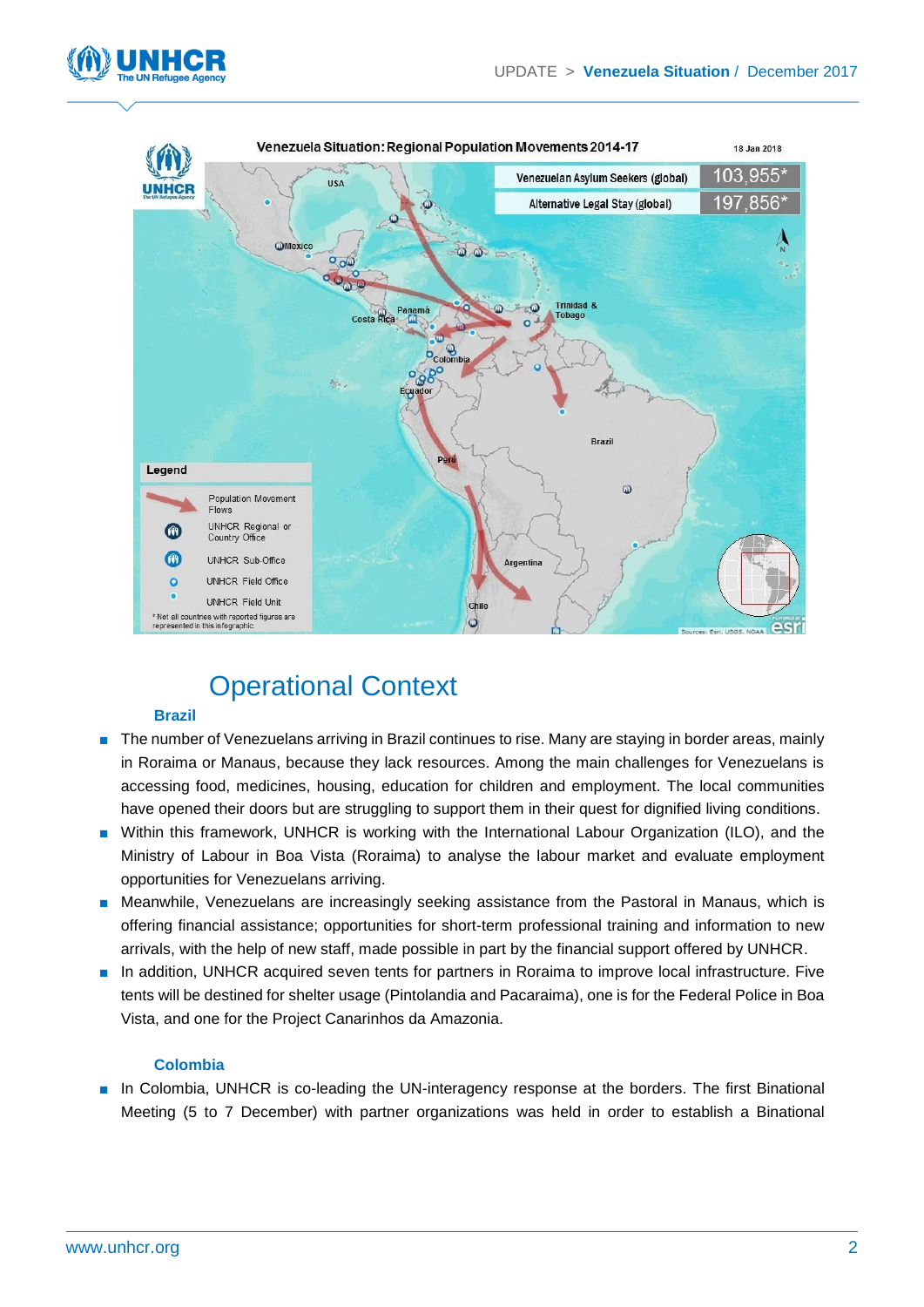

Protection Network in the regions of Zulia (VEN) and La Guajira (COL)<sup>1</sup>. The participants discussed regional trends; responses; protection needs and profiles, which led to the identification of possible binational activities and a work plan for 2018. Partners welcomed UNHCR's leadership.

- In addition, the fourth binational meeting of Catholic parishes of Apure state (VEN) and Arauca (COL) was convened with the support of UNHCR to strengthen the protection network along the border region. The network focuses on providing information and assistance to Venezuelans, asylum-seekers and others that might require protection, as well as Colombian returnees. As a result, a task team was established, which will be replicated in some 20 parishes at the border with Colombia.
- Meanwhile, the third meeting of the network for border and asylum issues (Red Manos Tendidas Darién-Urabá) took place in Turbo, at the Panama border, with the presence of UNHCR, human rights advocates, community leaders and IOM. The discussion focused on the area's context after Panama closed its border; a workshop with Migration authorities, and programming for 2018.
- UNHCR Colombia has also continued to expand its activities in non-border areas that are receiving large numbers of Venezuelans, carrying out exploratory missions, meeting with local authorities and communities and setting up protection networks, with considerable advances in Medellín and Aburrá Valley, and new efforts in Bucaramanga, Bogotá, Quibdó and Pasto, among others.
- Between 13 and 15 December, the Assistant High Commissioner for Operations, George Okoth-Obbo, carried out a mission and met with high ranking Government officials, UN agencies and donors. During his mission, he reiterated UNHCR's commitment to strengthen the operation in Colombia in light of current challenges and opportunities support the Government in its lead actions on protection efforts and reinforce the Agency's coordination capacity in responding to the needs of Venezuelans.

#### **Ecuador**

■ As Venezuelans continue to cross from Colombia into Ecuador on a daily basis, UNHCR, has reinforced its Field Unit in Tulcán to strengthen border monitoring, identification and referral of persons in need of protection/assistance, and the implementation of profiling activities.

#### **Peru**

■ The flow of Venezuelans also extends from Ecuador into Peru, where UNHCR's partner Encuentros has established a fixed presence in the border town of Tumbes, and has begun receiving referrals of Colombian and Venezuelan families in need of support from local authorities, reflecting an effective interinstitutional coordination. Encuentros is also coordinating with the migration authorities at the border crossing point to develop joint visits, share information and the referral of people with specific needs.

#### **Southern Caribbean**

- In Trinidad and Tobago, UNHCR organised and facilitated the first sensitization training for 23 police officers on international protection, as well as reception and registration procedures. This is part of a series of sensitization projects that will continue in 2018.
- The UNHCR Senior Community-Based Advisor conducted a mission to Trinidad and Tobago to identify opportunities and requirements to implement community-based protection approaches in 2018.
- In Curacao UNHCR undertook two missions to interview refugees for resettlement, and to meet with officials at the Prime Minister's Office and the Ministry of Justice.

*<sup>1</sup> The meeting was attended by 20 participants: UNHCR Venezuela and Colombia operations, HIAS, RET, Caritas, Zulian Red Cross and the Guajira's Human Rights Committee and Colombia: UNHCR, Pastoral Social, Maicao Red Cross, RET and NRC. ICRC Venezuela also attended as an observer.*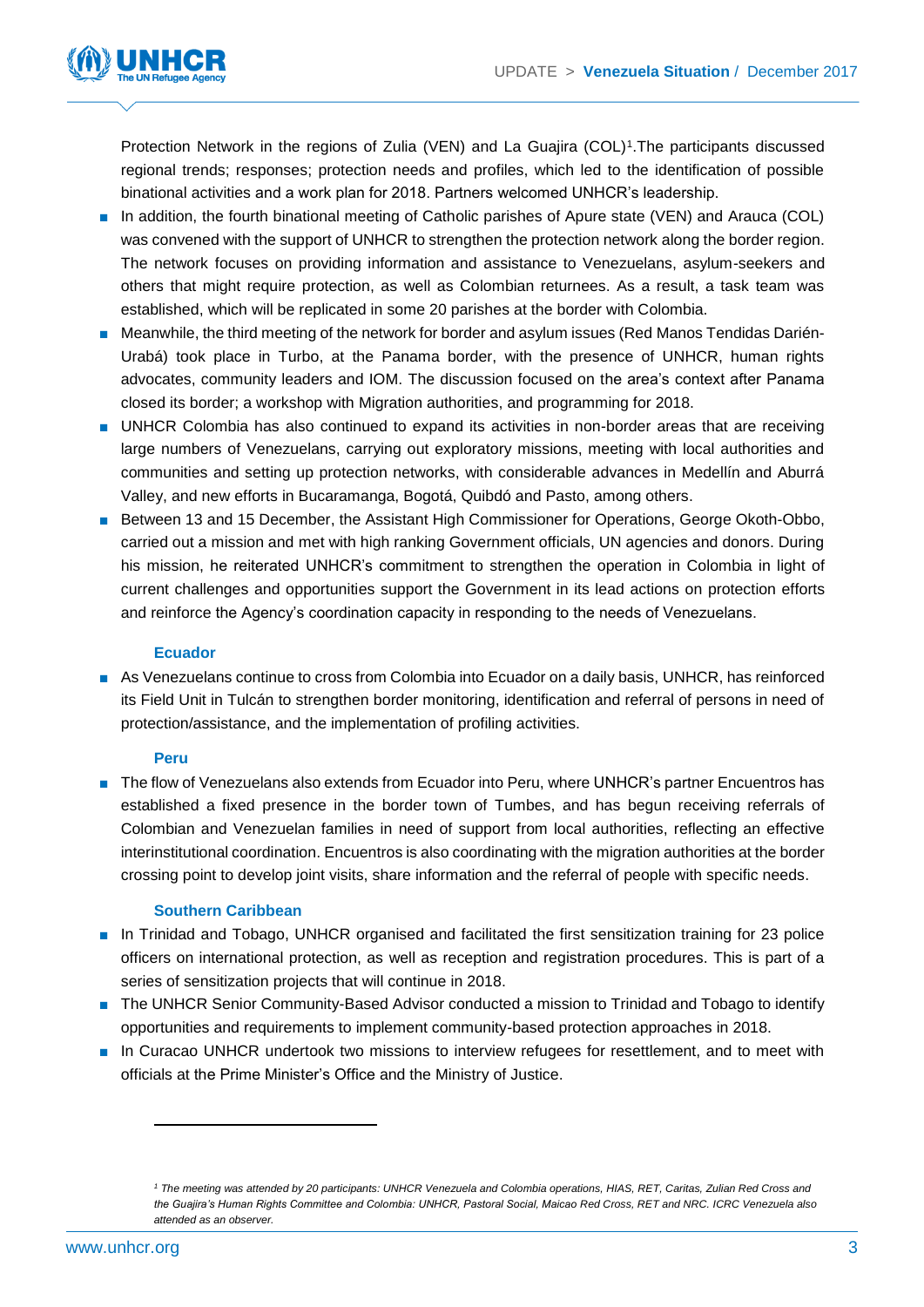

## UNHCR Response **Protection**

#### **Brazil**

- UNHCR has successfully rolled out ProgresV4, a UNHCR platform for registration and case management, in Boa Vista, Roraima. Some 300 people in the Tancredo Neves Shelter have been registered. The aim is to continue applying this tool to consolidate a data base showing needs and profiles of Venezuelan arrivals. The data offers information to support the response of State Authorities.
- As the number of asylum requests increases in Manaus, UNHCR, the Amazonas Human Rights Secretary and the Public Defenders' Office (DPU) agreed that UNHCR and the DPU will provide support to the Federal Police through volunteers and equipment to accelerate the registration of asylum claims, and prevent longer waiting periods.
- Within the framework of the campaign "16 Days of Activism," UNHCR, UNFPA and SETRABES (Secretariat for Work and Social Welfare of Roraima) organized discussions between Venezuelan women living in the Tancredo Neves shelter and Brazilian women residing in Boa Vista. The results showed the need to continue promoting safe spaces for women and supporting community-based coping strategies. Women captured their needs and dreams in a graffiti with support of Grafita Roraima.
- In addition, UNHCR and UNFPA promoted two trainings to strengthen local Sexual and Gender-Based Violence (SGBV) protection networks for Venezuelan asylum-seekers or in need of international protection in Boa Vista and Pacaraima (Roraima.) Civil society organizations, government officials and IOM attended. A coordination group was created in Pacaraima to enhance communication within the protection network, and case management communication channels were set for the Boa Vista network.
- UNHCR, UNFPA and IOM participated in the initiative "Action for human rights and citizenship of women" led by SETRABES in Pacaraima. Through a caravan called "Carro Lilás" women's access to rights were promoted, and several services were offered, including health, as well as documentation and employment orientation. Some 50 Venezuelan women benefited from the above-named services.
- Following a mission of UNHCR and the National Council for the Rights of Children and Adolescents in Roraima, UNHCR will lead a working group to address the needs of Venezuelan children and youth.

#### **Colombia**

- UNHCR, as leader and Gender Focal Point of Arauca's Local Coordination Team, joined the UN Women profiling exercise for Venezuelan women and helped organize the mission, contacting focal groups and key institutions to be interviewed. This exercise is helping to identify the circumstances that led many to flee, as well as the protection risks -especially sexual violence and exploitation- that they face in Colombia. Save The Children and Lutheran World Federation have also joined.
- The head of the Public Hospital in Arauca emphasized that new births are being treated as emergency care, and therefore can be attended, while prenatal care is not being provided because it is not an emergency and also due to a lack of financial resources.

#### **Perú**

■ The government's registration and documentation capacity remains limited, delays to obtain documentation for new asylum seekers extend to between 5-6 months. Daily long queues and waiting periods are increasing in front of the Peruvian Special Commission for Refugees (CEPR) premises in Lima. With support of UNHCR, the CEPR has expanded its assistance area, obtained more equipment and contracted new staff, hence registration capacity is expected to increase. UNHCR is also coordinating with the CEPR to implement an improved registration process.